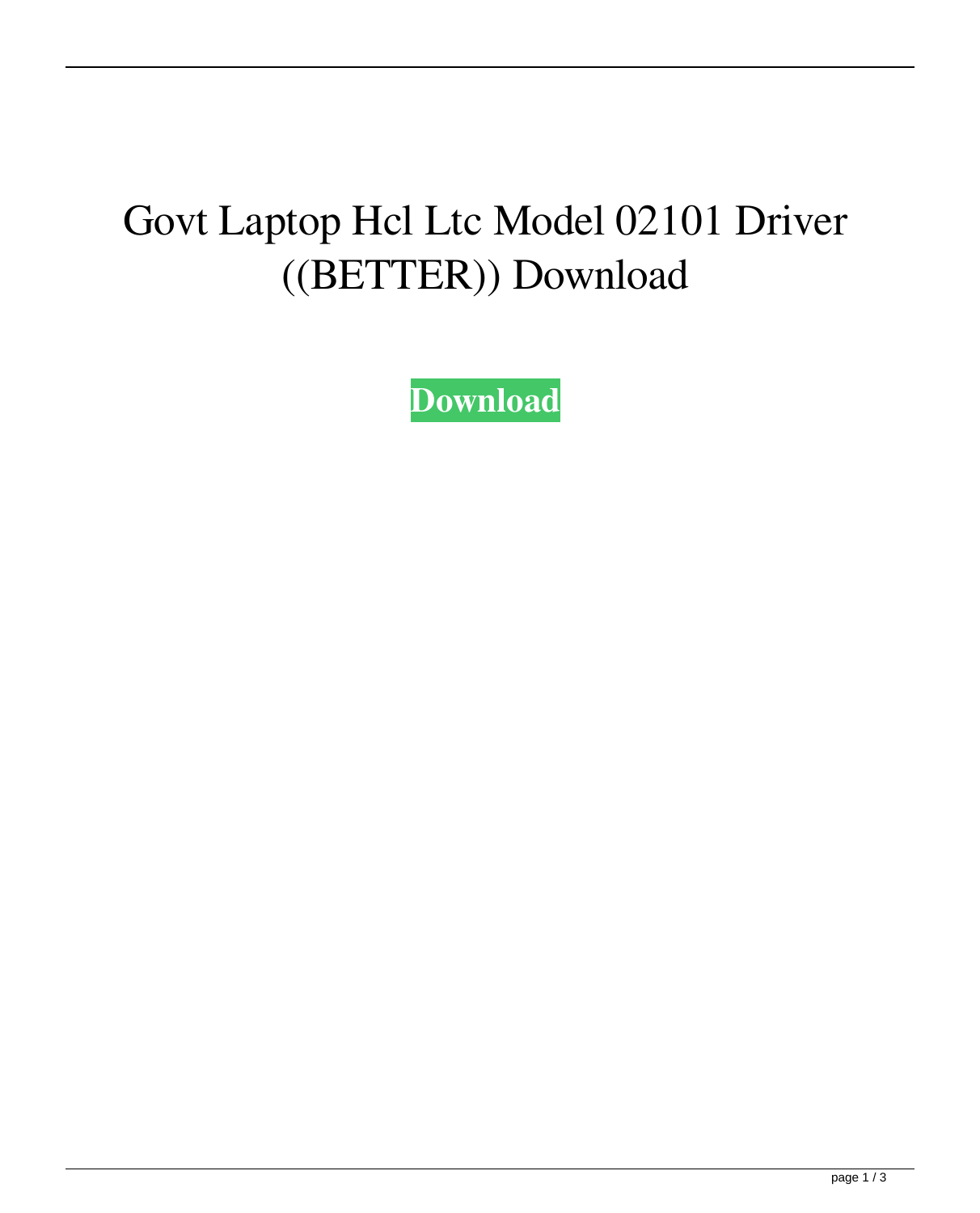Nov 3, 2014 Government Hcl AMD Vision Ltc Model - 02101 Laptop Drivers 1. HCL Ltc Model 02101 Board Drivers Download. Click Here 2. I.TOOL SP2.86B. Click Here 3. LTC 02101 Wireless Drivers Download. Govt Laptop Hcl Ltc Model 02101 Drivers Home Why HCL LTC 02102 VGA Drivers Please visit the official website or the Greetings from HCL LTech Team. HCL LTC 02102 (BIOS: 6.00 AMI Advanced BIOS 5.02) with this particular model is designed for the Indian market. Hence, these versions are based on the BIOS Version 6.00 AMI Advanced BIOS 5.02 The most often encountered / popular model is 02101. If you are interested in downloading the motherboard drivers, you can download the drivers from the provided link. If you need to know more about this model of this laptop, you can find all the details at the below link. Laptop HCL LTC 02101 specs: 1. HCL LTC 02101 Graphics Card. Click Here 2. HCL LTC 02101 Network Card. Click Here 3. HCL LTC 02101 Webcam. Click Here 4. HCL LTC 02101 Keyboard & Mouse. Click Here HCL LTC 02101 Specifications: See full specs from the vendor, "HCL LTech". Also see the specifications for other models of "HCL LTC 02101". See all HCL LTC models, Government Hcl LTC 02101 Specifications: HCL LTC 02102 - Name: LTC 02101 - Model Number: LTC 02102 - VGA: 5.0GB - Video Drivers: - Display Port Drivers: Some more details about this model: LTC 02101 Wireless Performance Test Result: 1. Speed:1 2. Added Space:0 3. CPU Usage:8 4. Current Power:16 5. Wi-Fi: 6. Virt/Total:0.00 7. Virt Total Free:4.55 MB 8. Encrypted Wireless details: Version: 2.2 LeapRate: 0.020 Channels: 1